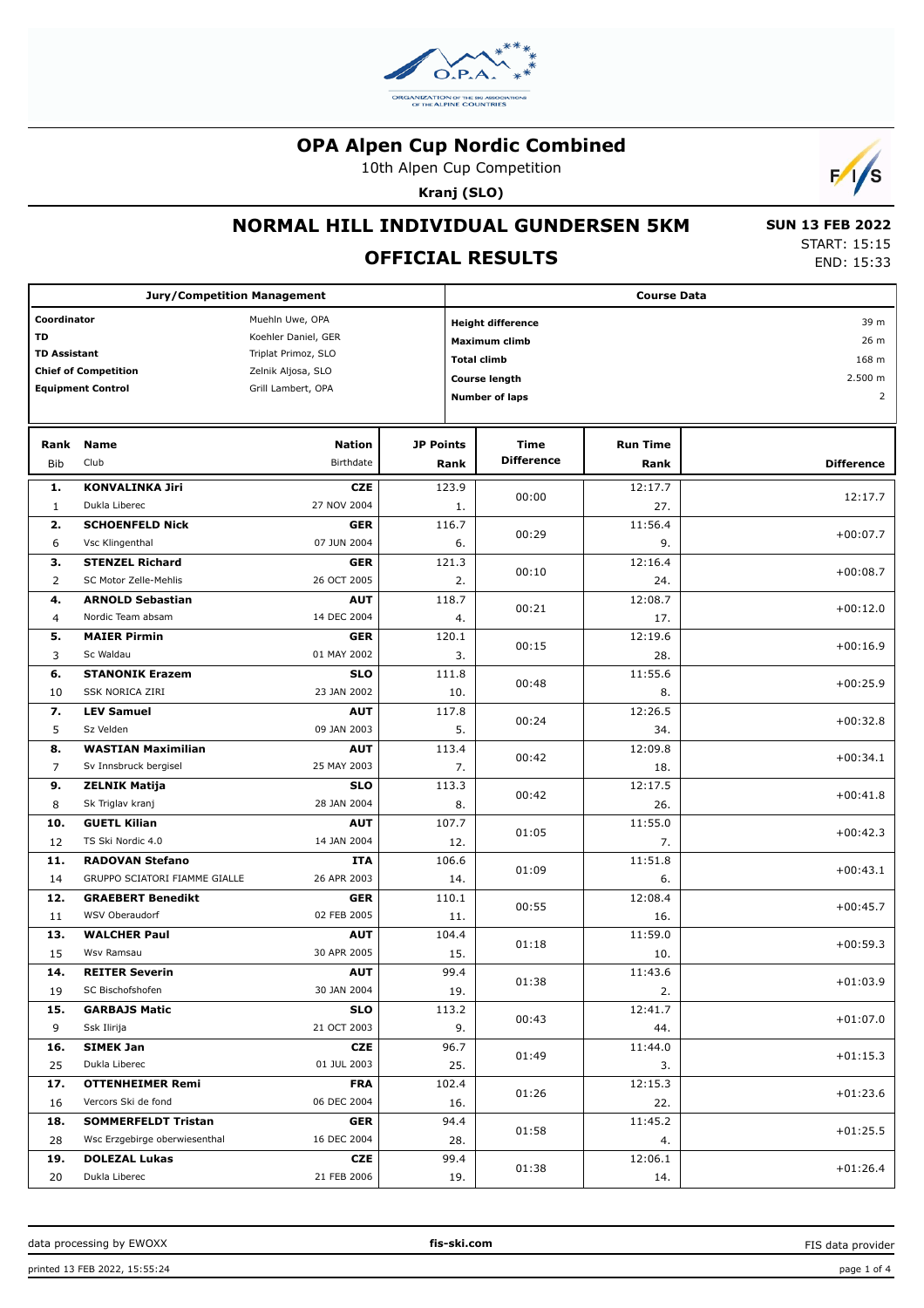

10th Alpen Cup Competition

**Kranj (SLO)**



### **NORMAL HILL INDIVIDUAL GUNDERSEN 5KM**

 **SUN 13 FEB 2022** START: 15:15 END: 15:33

|             | JIANI. 1J.1J<br>END: 15:33      |                            |                          |                           |                         |                   |
|-------------|---------------------------------|----------------------------|--------------------------|---------------------------|-------------------------|-------------------|
| Rank<br>Bib | <b>Name</b><br>Club             | <b>Nation</b><br>Birthdate | <b>JP Points</b><br>Rank | Time<br><b>Difference</b> | <b>Run Time</b><br>Rank | <b>Difference</b> |
| 20.         | <b>KERSTING Lenard</b>          | <b>GER</b>                 | 87.9                     | 02:24                     | 11:21.2                 | $+01:27.5$        |
| 39          | Sk Winterberg                   | 17 APR 2002                | 39.                      |                           | 1.                      |                   |
| 21.         | <b>GUYOT Paul</b>               | <b>FRA</b>                 | 100.9                    |                           | 12:14.1                 |                   |
| 18          | Ski Morbier bellefontaine morez | 29 JUN 2002                | 18.                      | 01:32                     | 20.                     | $+01:28.4$        |
| 22.         | <b>BRANDNER Sebastian</b>       | <b>AUT</b>                 | 101.2                    |                           | 12:15.6                 |                   |
| 17          | SC Erzbergland                  | 07 APR 2002                | 17.                      | 01:31                     | 23.                     | $+01:28.9$        |
| 23.         | <b>VRBEK Uros</b>               | <b>SLO</b>                 | 98.9                     |                           | 12:21.2                 |                   |
| 22          | Ssk Smartno na pohorju          | 01 APR 2003                | 22.                      | 01:40                     | 31.                     | $+01:43.5$        |
| 24.         | <b>SCHULA Pepe</b>              | <b>GER</b>                 | 99.1                     |                           | 12:23.1                 |                   |
| 21          | Ssv Geyer                       | 28 APR 2003                | 21.                      | 01:39                     | 32.                     | $+01:44.4$        |
| 25.         | <b>PFANDL Nicolas</b>           | <b>AUT</b>                 | 88.8                     |                           | 11:49.2                 |                   |
| 36          | <b>WSV Murau</b>                | 29 MAR 2003                | 36.                      | 02:20                     | 5.                      | $+01:51.5$        |
| 26.         | <b>BEGRAND Mael</b>             | <b>FRA</b>                 | 107.0                    |                           | 13:08.2                 |                   |
| 13          | PREMANON SKI CLUB               | 02 APR 2004                | 13.                      | 01:08                     | 52.                     | $+01:58.5$        |
| 27.         | <b>MUHIC David</b>              | <b>SLO</b>                 | 98.2                     |                           | 12:34.8                 |                   |
| 24          | Sd Dolomiti                     | 12 FEB 2002                | 24.                      | 01:43                     | 39.                     | $+02:00.1$        |
| 28.         | <b>ROCHAT Tom</b>               | <b>FRA</b>                 | 90.8                     |                           | 12:12.3                 |                   |
| 34          | Ski Club xonrupt                | 20 JAN 2003                | 34.                      | 02:12                     | 19.                     | $+02:06.6$        |
| 29.         | <b>STENZEL Albin</b>            | <b>GER</b>                 | 93.5                     |                           | 12:25.9                 |                   |
| 31          | SC Motor Zella-Mehlis           | 20 APR 2004                | 31.                      | 02:02                     | 33.                     | $+02:10.2$        |
| 30.         | <b>ACKO Sandi</b>               | <b>SLO</b>                 | 94.4                     |                           | 12:38.0                 |                   |
| 29          | Ssk Smartno na pohorju          | 20 JAN 2002                | 28.                      | 01:58                     | 42.                     | $+02:18.3$        |
| 31.         | <b>PEER Stefan</b>              | <b>AUT</b>                 | 96.4                     |                           | 12:46.5                 |                   |
| 27          | Wsv Woergl                      | 23 MAR 2002                | 27.                      | 01:50                     | 45.                     | $+02:18.8$        |
| 32.         | <b>MUHIC Aleks</b>              | <b>SLO</b>                 | 93.4                     |                           | 12:35.0                 |                   |
| 32          | Sd Dolomiti                     | 12 FEB 2002                | 32.                      | 02:02                     | 40.                     | $+02:19.3$        |
| 33.         | <b>BRUECKL David</b>            | <b>GER</b>                 | 89.3                     |                           | 12:20.1                 |                   |
| 35          | Wsv-Djk Rastbuechl              | 30 OCT 2003                | 35.                      | 02:18                     | 30.                     | $+02:20.4$        |
| 34.         | <b>HLADNIK Matic</b>            | <b>SLO</b>                 | 85.2                     |                           | 12:03.4                 |                   |
| 40          | <b>Nsk Trzic</b>                | 14 FEB 2003                | 40.                      | 02:35                     | 12.                     | $+02:20.7$        |
| 35.         | <b>BRAUN Lasse</b>              | <b>GER</b>                 | 92.5                     |                           | 12:32.6                 |                   |
| 33          | Sv Baiersbronn                  | 28 OCT 2003                | 33.                      | 02:06                     | 38.                     | $+02:20.9$        |
| 36.         | <b>KOHLBERGER Lukas</b>         | <b>CZE</b>                 | 82.4                     |                           | 12:02.0                 |                   |
| 43          | Dukla Liberec                   | 13 MAR 2002                | 43.                      | 02:46                     | 11.                     | $+02:30.3$        |
| 37.         | <b>TREAND Lilian</b>            | <b>FRA</b>                 | 88.2                     |                           | 12:30.9                 |                   |
| 37          | Olympic Mont d or               | 12 JUN 2005                | 37.                      | 02:23                     | 36.                     | $+02:36.2$        |
| 38.         | <b>ZAJEC Urban</b>              | <b>SLO</b>                 | 94.4                     |                           | 12:56.3                 |                   |
| 30          | Sk Triglav kranj                | 21 FEB 2005                | 28.                      | 01:58                     | 46.                     | $+02:36.6$        |
| 39.         | <b>SUDEK Radim</b>              | CZE                        | 83.8                     |                           | 12:32.4                 |                   |
| 41          | Dukla Liberec                   | 06 JAN 2004                | 41.                      | 02:40                     | 37.                     | $+02:54.7$        |
| 40.         | <b>FADRHONS Matej</b>           | <b>CZE</b>                 | 77.9                     |                           | 12:20.0                 |                   |
| 46          | Dukla Liberec                   | 14 MAR 2002                | 45.                      | 03:04                     | 29.                     | $+03:06.3$        |
| 41.         | <b>JUVAN Jost</b>               | <b>SLO</b>                 | 96.6                     |                           | 13:37.7                 |                   |
| 26          | SK Triglav Kranj                | 21 NOV 2004                | 26.                      | 01:49                     | 55.                     | $+03:09.0$        |
| 42.         | <b>FISCHBACHER Jonas</b>        | <b>AUT</b>                 | 88.1                     |                           | 13:04.0                 |                   |
| 38          | Wsv Ramsau                      | 17 OCT 2004                | 38.                      | 02:23                     | 50.                     | $+03:09.3$        |
| 43.         | <b>BORGENHEIMER Julius</b>      | <b>GER</b>                 | 98.7                     |                           | 13:47.6                 |                   |
| 23          | SK Berchtesgaden                | 16 DEC 2006                | 23.                      | 01:41                     | 57.                     | $+03:10.9$        |
|             |                                 |                            |                          |                           |                         |                   |

data processing by EWOXX **fis-ski.com**

FIS data provider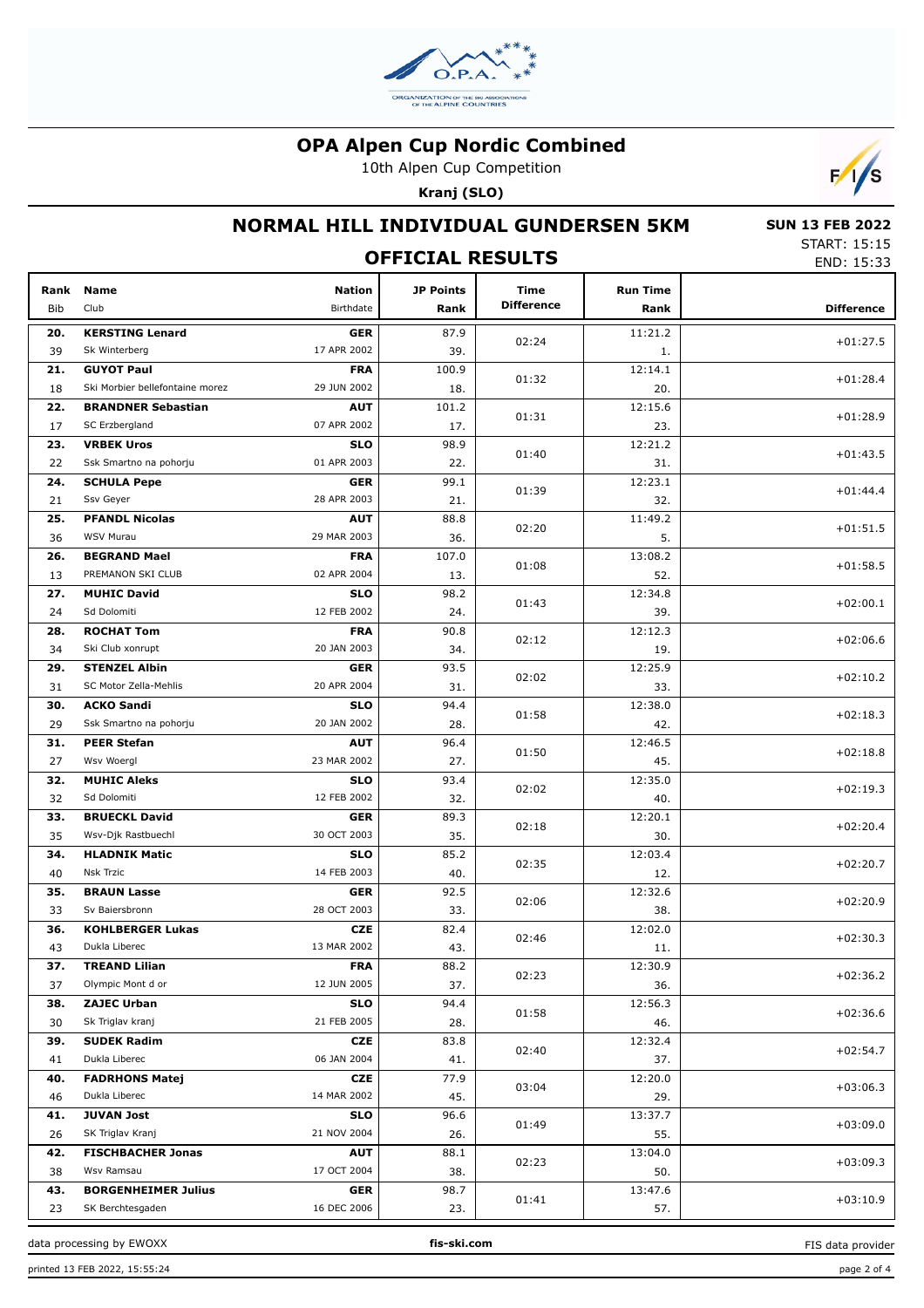

10th Alpen Cup Competition

**Kranj (SLO)**



# **NORMAL HILL INDIVIDUAL GUNDERSEN 5KM**

 **SUN 13 FEB 2022** START: 15:15 END: 15:33

|                    | END: 15:33                |                            |                          |                                  |                         |                   |
|--------------------|---------------------------|----------------------------|--------------------------|----------------------------------|-------------------------|-------------------|
| Rank<br><b>Bib</b> | <b>Name</b><br>Club       | <b>Nation</b><br>Birthdate | <b>JP Points</b><br>Rank | <b>Time</b><br><b>Difference</b> | <b>Run Time</b><br>Rank | <b>Difference</b> |
| 44.                | <b>WALICZEK Andrzej</b>   | <b>POL</b>                 | 75.9                     |                                  | 12:28.9                 |                   |
| 48                 | TS Wisla Zakopane         | 06 MAY 2005                | 48.                      | 03:12                            | 35.                     | $+03:23.2$        |
| 45.                | <b>GEHRING Hannes</b>     | <b>GER</b>                 | 77.9                     | 03:04                            | 12:37.3                 | $+03:23.6$        |
| 45                 | SV Biberau                | 04 JAN 2003                | 45.                      |                                  | 41.                     |                   |
| 46.                | <b>KADIVEC Gregor</b>     | <b>SLO</b>                 | 83.1                     | 02:43                            | 12:58.7                 | $+03:24.0$        |
| 42                 | SK Triglav Kranj          | 14 MAR 2006                | 42.                      |                                  | 47.                     |                   |
| 47.                | <b>WIED Lukas</b>         | <b>GER</b>                 | 69.2                     | 03:39                            | 12:15.1                 | $+03:36.4$        |
| 53                 | Sc Rueckershausen         | 16 MAR 2004                | 53.                      |                                  | 21.                     |                   |
| 48.                | <b>RATHGEB Nico</b>       | <b>AUT</b>                 | 65.7                     | 03:53                            | 12:04.2                 | $+03:39.5$        |
| 54                 | SC Erzbergland            | 20 APR 2003                | 54.                      |                                  | 13.                     |                   |
| 49.                | <b>LIBENER Luca</b>       | <b>ITA</b>                 | 65.2                     | 03:55                            | 12:17.0                 | $+03:54.3$        |
| 55                 | U.S. DOLOMITICA A.S.D.    | 03 JAN 2005                | 55.                      |                                  | 25.                     |                   |
| 50.                | <b>BERTIGNOL Michael</b>  | <b>AUT</b>                 | 78.1                     | 03:03                            | 13:13.2                 | $+03:58.5$        |
| 44                 | Sc Erzbergland            | 28 NOV 2004                | 44.                      |                                  | 53.                     |                   |
| 51.                | <b>SAMHABER David</b>     | <b>AUT</b>                 | 74.6                     | 03:17                            | 13:06.2                 | $+04:05.5$        |
| 49                 | UVB Hinzenbach            | 14 APR 2002                | 49.                      |                                  | 51.                     |                   |
| 52.                | <b>JOHN Jan</b>           | <b>CZE</b>                 | 51.8                     | 04:48                            | 12:06.5                 | $+04:36.8$        |
| 59                 | Dukla Liberec             | 15 FEB 2005                | 59.                      |                                  | 15.                     |                   |
| 53.                | <b>DOVZAN Lovro</b>       | <b>SLO</b>                 | 73.8                     | 03:20                            | 13:43.0                 | $+04:45.3$        |
| 50                 | Nsk Trzic fmg             | 29 JUL 2004                | 50.                      |                                  | 56.                     |                   |
| 54.                | <b>FACCHINI Manuel</b>    | <b>ITA</b>                 | 55.7                     | 04:33                            | 12:41.0                 | $+04:56.3$        |
| 58                 | U.S. DOLOMITICA A.S.D.    | 09 SEP 2002                | 58.                      |                                  | 43.                     |                   |
| 54.                | <b>VENTURINI Bryan</b>    | <b>ITA</b>                 | 65.2                     | 03:55                            | 13:19.0                 | $+04:56.3$        |
| 56                 | U.S. DOLOMITICA A.S.D.    | 27 MAY 2006                | 55.                      |                                  | 54.                     |                   |
| 56.                | <b>PENET Tom</b>          | <b>FRA</b>                 | 76.6                     | 03:09                            | 14:15.5                 | $+05:06.8$        |
| 47                 | Us Autrans                | 01 MAR 2004                | 47.                      |                                  | 58.                     |                   |
| 57.                | <b>CONSOLATI Eros</b>     | <b>ITA</b>                 | 56.8                     | 04:28                            | 12:59.6                 | $+05:09.9$        |
| 57                 | U.S. DOLOMITICA A.S.D.    | 12 AUG 2004                | 57.                      |                                  | 48.                     |                   |
| 58.                | <b>MUELLER Constantin</b> | <b>GER</b>                 | 49.9                     | 04:56                            | 12:59.8                 | $+05:38.1$        |
| 60                 |                           | 13 OCT 2005                | 60.                      |                                  | 49.                     |                   |

| Did not start |                   |            |             |       |  |  |
|---------------|-------------------|------------|-------------|-------|--|--|
| <b>Bib</b>    | <b>Name</b>       |            |             |       |  |  |
| 52            | KUCHTA Bartlomiej | <b>POL</b> | 52.<br>70.7 | 03:33 |  |  |
| 61            | <b>BREGAR Gal</b> | <b>SLO</b> | 61.<br>49.6 | 04:57 |  |  |

| Did not finish |                |     |                    |       |  |  |
|----------------|----------------|-----|--------------------|-------|--|--|
| <b>Bib</b>     | <b>Name</b>    |     |                    |       |  |  |
| m a<br>эı      | NETZER Leonard | AUT | 51<br>73.4<br>. ۲. | 03:22 |  |  |

| <b>Weather Information</b> |         |             |              |             |                 |                       |
|----------------------------|---------|-------------|--------------|-------------|-----------------|-----------------------|
|                            | Weather |             | Snow<br>[°C] | Air<br>[°C] | Humidity<br>[%] | <b>Snow condition</b> |
| Cross country              | sunny   |             | -4           |             | 44              | hard                  |
| data processing by EWOXX   |         | fis-ski.com |              |             |                 | FIS data provider     |